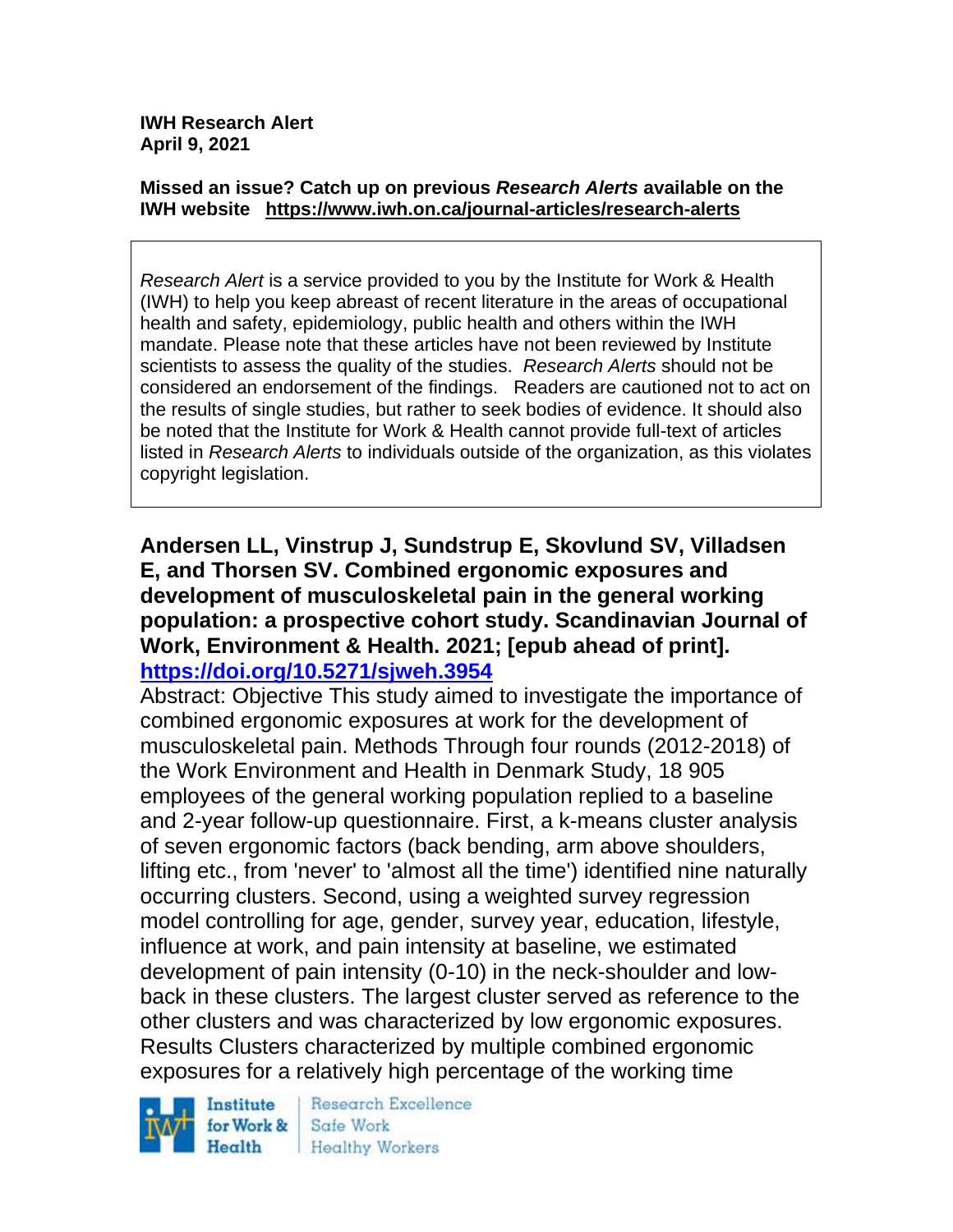showed the largest increase in neck-shoulder as well as low-back pain intensity from baseline to follow-up. However, clusters characterized by high exposure to a few specific ergonomic factors also increased pain significantly, eg, standing/walking combined with lifting/carrying or twisted/bent back for the majority of the working time increased low-back pain, whereas repetitive arm movements for the majority of the working time with or without standing/walking increased neck-shoulder pain. Conclusion Combined occupational ergonomic exposures play an important role in the development of musculoskeletal pain. Workplace preventive approaches should consider this in risk assessments and organization of the work

### **Battista EB, Yedulla NR, Koolmees DS, Montgomery ZA, Ravi K, and Day CS. Manufacturing workers have a higher incidence of carpal tunnel syndrome. Journal of Occupational & Environmental Medicine. 2021; 63(3):e120-e126. <https://doi.org/10.1097/JOM.0000000000002122>**

Abstract: Objective: It is unclear whether clerical or labor-type work is more associated with risk for developing work-related carpal tunnel syndrome (WrCTS). Methods: National employment, demographic, and injury data were examined from the Bureau of Labor Statistics databases for the years 2003 to 2018. Injuries for clerical and labor industries were compared using linear regression, two-group t test, and one-way analysis of variance (ANOVA) analysis. Results: WrCTS injuries are decreasing over time  $(B = -1002.62, P < 0.001)$ . The labor industry demonstrated a significantly higher incidence of WrCTS when compared with the clerical industries ( $P < 0.001$ ). Within labor industries, the manufacturing industry had the highest incidence of WrCTS over time (P < 0.001). Conclusions: Our study showed WrCTS injuries have declined over time. Additionally, our findings may suggest that the labor industry has a stronger association with WrCTS than the clerical industry.

**Beland D, Cantillon B, Hick R, and Moreira A. Social policy in the face of a global pandemic: policy responses to the COVID-19 crisis. Social Policy & Administration. 2021; 55(2):249-260. <https://doi.org/10.1111/spol.12718> [open access]** Abstract: How have welfare states responded to the coronavirus pandemic? In this introductory article, we provide a synopsis of

Institute Health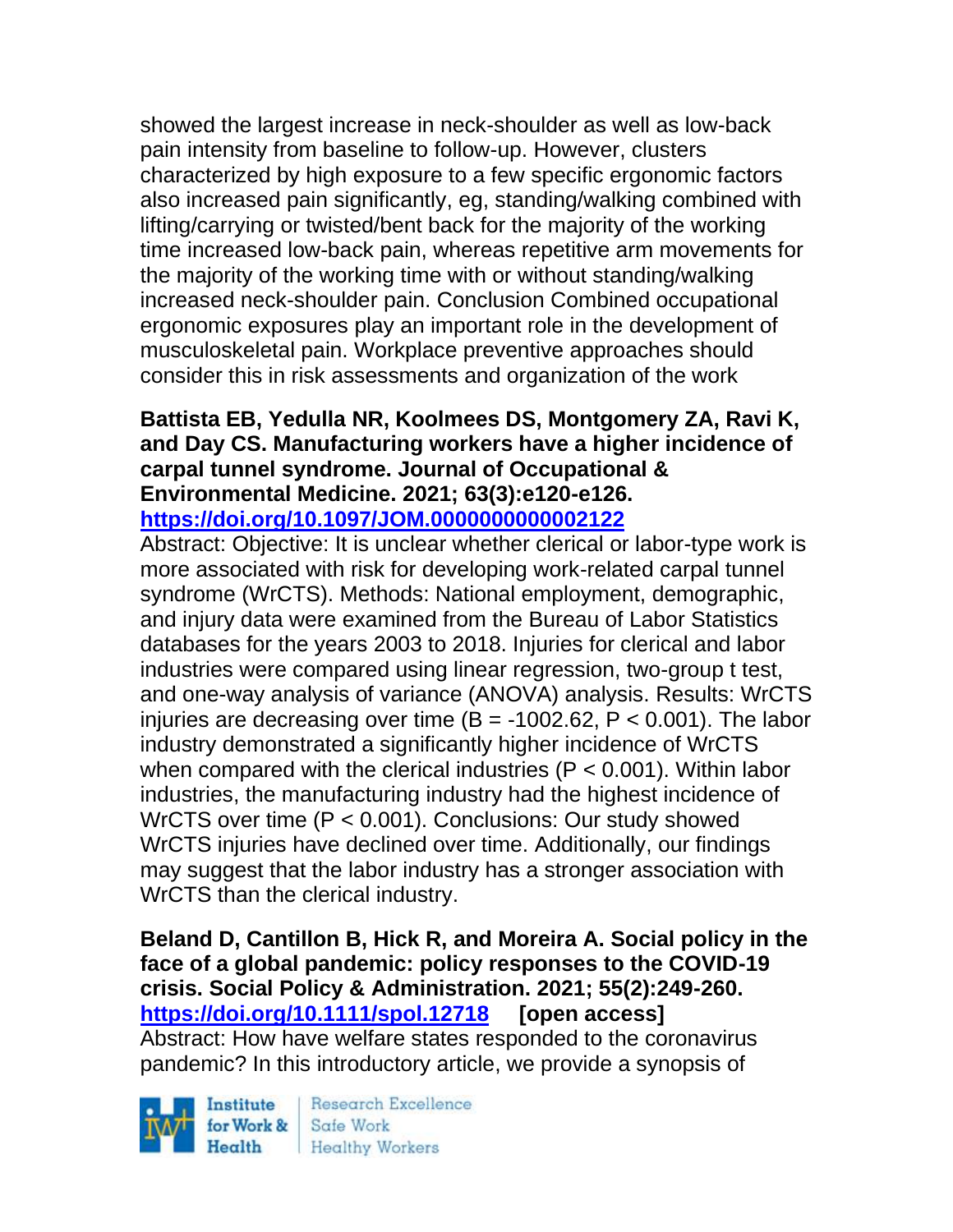papers that comprise this special issue on social policy responses to COVID-19, an overview of some of the key questions they raise, and some provisional answers to these questions. Our conclusions are threefold: first, these social policy responses, while entailing new developments in many countries, nonetheless reflect, at least in part, existing national policy legacies. Second, these responses can be understood as a form of "emergency Keynesianism," which is characterized by the massive use of deficit spending during economic crises, with the aim of to supporting rather than challenging core capitalist institutions. Third, there are clear differences in terms of the nature of the reforms enacted during the initial phase of the COVID-19 crisis as compared to reforms enacted as a response to the 2008 financial crisis.

### **Boulagouas W, Garcia-Herrero S, Chaib R, Herrera Garcia S, and Djebabra M. On the contribution to the alignment during an organizational change: measurement of job satisfaction with working conditions. Journal of Safety Research. 2021; 76:289- 300.**

# **<https://doi.org/10.1016/j.jsr.2020.12.006>**

Abstract: INTRODUCTION: Modern approaches to Occupational Health and Safety have acknowledged the important contribution that continuous improvements to working conditions can make to the motivation of employees, their subsequent performance, and therefore to the competitiveness of the company. Despite this fact, organizational change initiatives represent a path less traveled by employees. Specialized literature has drawn on the fact that employees' satisfaction presents both the foundation and catalyst for effective implementation of improvements to working conditions. METHOD: This paper conceptualizes the alignment of employees through measurement of job satisfaction and uses the Bayesian Network to assess the influence of human factors, particularly the cognitive, emotional, and behavioral aspects. Toward this aim, the Bayesian Network is evaluated through a cross-validation process, and a sensitivity analysis is then conducted for each influential dimension: emotional, cognitive, and behavioral. RESULTS: The results reveal that these three dimensions are interrelated and have a direct influence on job satisfaction and employees' alignment during the organization change. Further, they suggest that the best strategy

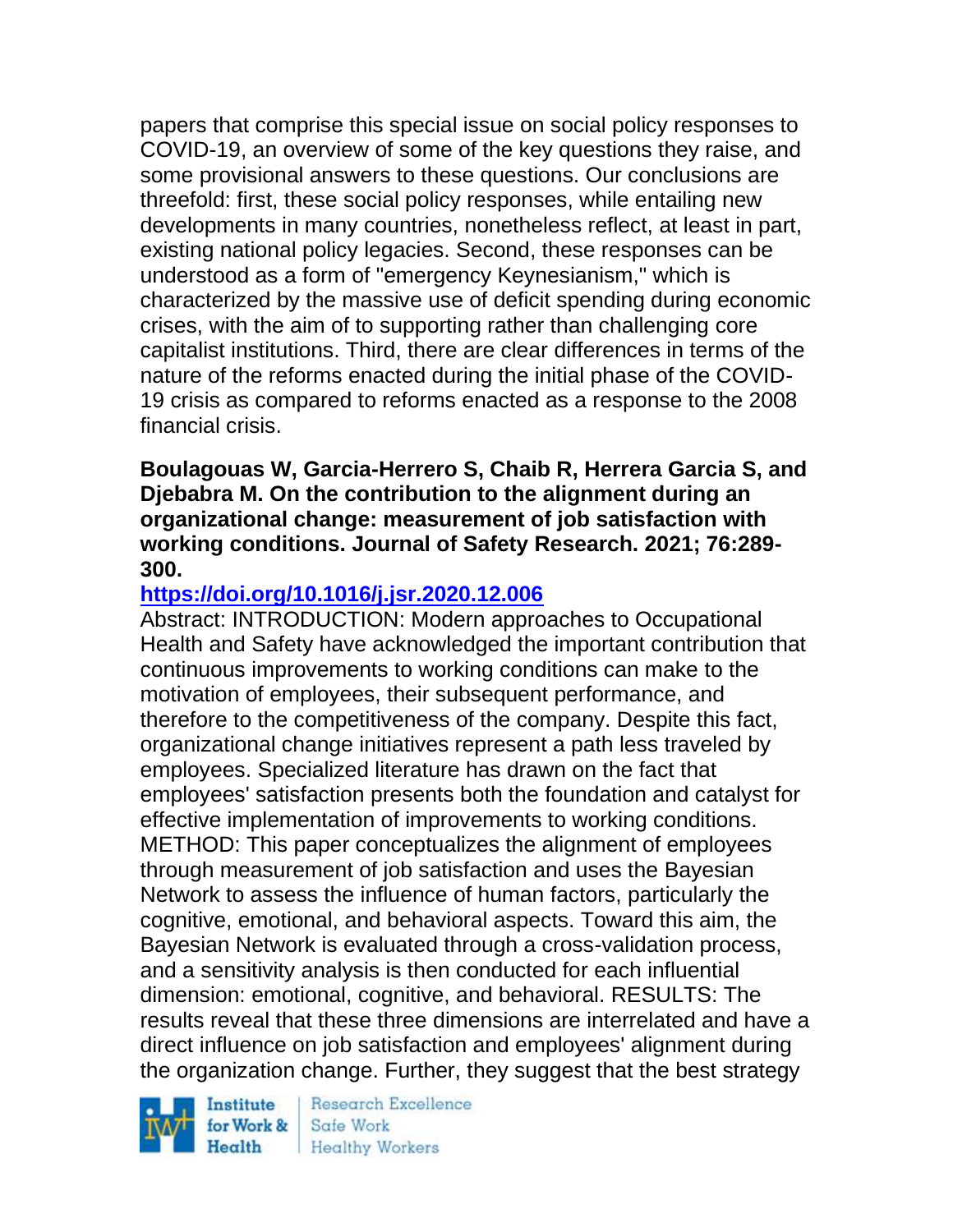for enhanced alignment and smooth conduct of organizational changes is simultaneous enhancement of the three dimensions. Practical applications: This study shows the influence of emotional, cognitive, and behavioral dimensions on job satisfaction and employees' alignment during the organizational change. Furthermore, it elaborates the way to develop efficient and effective strategies for a successful change implementation and sustained alignment

#### **Buller DB, Walkosz BJ, Olivas S, Eye R, Liu X, Kinsey A, et al. Association of occupational sun safety policy and actions in state transportation sector in the United States. American Journal of Industrial Medicine. 2021; 64(4):274-282. <https://doi.org/10.1002/ajim.23214>**

Abstract: Background: Occupational sun protection is recommended by government health authorities. Sun safety policies and predictors of managers' reports of sun safety actions were assessed. Methods: Written policies from 21 state departments of transportation (DOTs) enrolled in a randomized trial to test methods for scaling-up an occupational sun safety intervention were coded for sun safety content at baseline. Managers ( $n = 1113$ ) supervising outdoor workers reported on sun safety actions in a baseline survey. Results: Twenty state DOTs (95.2%) have a policy with at least one sun protection component. Sun safety training was increased at workplaces with a written sun safety policy ( $p < 0.001$ ) and unwritten standard procedures on sun protection ( $p < 0.001$ ). Reported sun safety actions were highest where there was a written sun safety policy (p < 0.001) and unwritten standard procedures on sun protection (p < 0.001). Conclusions: Policies are essential for the implementation of employee sun safety. There is room for improvement in existing policies of state DOTs.

## **Carlsten C, Gulati M, Hines S, Rose C, Scott K, Tarlo SM, et al. COVID-19 as an occupational disease. American Journal of Industrial Medicine. 2021; 64(4):227-237.**

**<https://doi.org/10.1002/ajim.23222> [open access]** Abstract: The impact of coronavirus disease 2019 (COVID-19) caused by the severe acute respiratory syndrome coronavirus 2 permeates all aspects of society worldwide. Initial medical reports and media coverage have increased awareness of the risk imposed

Institute Health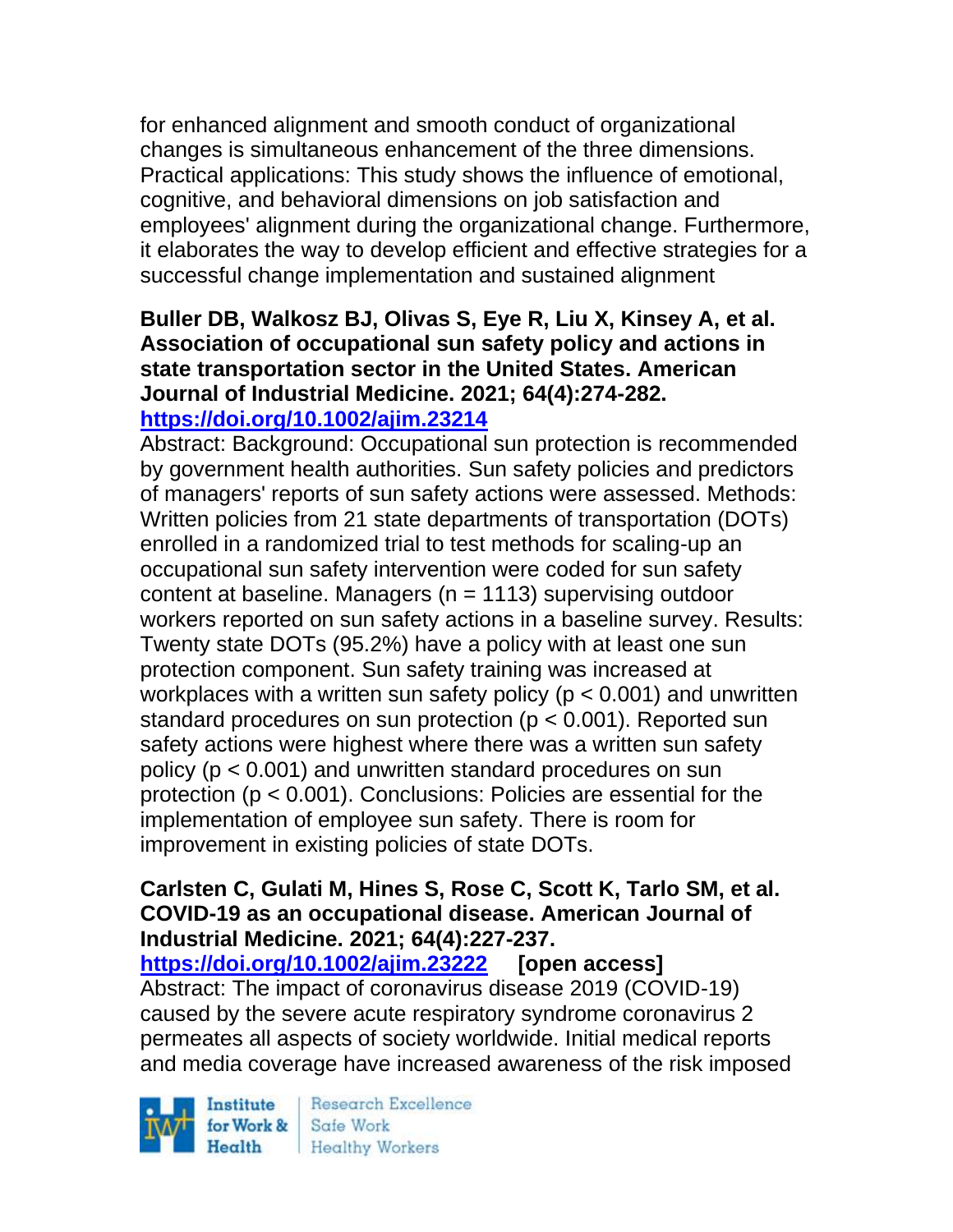on healthcare workers in particular, during this pandemic. However, the health implications of COVID-19 for the global workforce are multifaceted and complex, warranting careful reflection and consideration to mitigate the adverse effects on workers worldwide. Accordingly, our review offers a framework for considering this topic, highlighting key issues, with the aim to prompt and inform action, including research, to minimize the occupational hazards imposed by this ongoing challenge. We address respiratory disease as a primary concern, while recognizing the multisystem spectrum of COVID-19 related disease and how clinical aspects are interwoven with broader socioeconomic forces

**Guha N, Bouaoun L, Kromhout H, Vermeulen R, Bruning T, Behrens T, et al. Lung cancer risk in painters: results from the SYNERGY pooled case-control study consortium. Occupational and Environmental Medicine. 2021; 78(4):269-278. <https://doi.org/10.1136/oemed-2020-106770> [open access]** Abstract: OBJECTIVES: We evaluated the risk of lung cancer associated with ever working as a painter, duration of employment and type of painter by histological subtype as well as joint effects with smoking, within the SYNERGY project. METHODS: Data were pooled from 16 participating case-control studies conducted internationally. Detailed individual occupational and smoking histories were available for 19 369 lung cancer cases (684 ever employed as painters) and 23 674 age-matched and sex-matched controls (532 painters). Multivariable unconditional logistic regression models were adjusted for age, sex, centre, cigarette pack-years, time-sincesmoking cessation and lifetime work in other jobs that entailed exposure to lung carcinogens. RESULTS: Ever having worked as a painter was associated with an increased risk of lung cancer in men (OR 1.30; 95% CI 1.13 to 1.50). The association was strongest for construction and repair painters and the risk was elevated for all histological subtypes, although more evident for small cell and squamous cell lung cancer than for adenocarcinoma and large cell carcinoma. There was evidence of interaction on the additive scale between smoking and employment as a painter (relative excess risk due to interaction >0). CONCLUSIONS: Our results by type/industry of painter may aid future identification of causative agents or

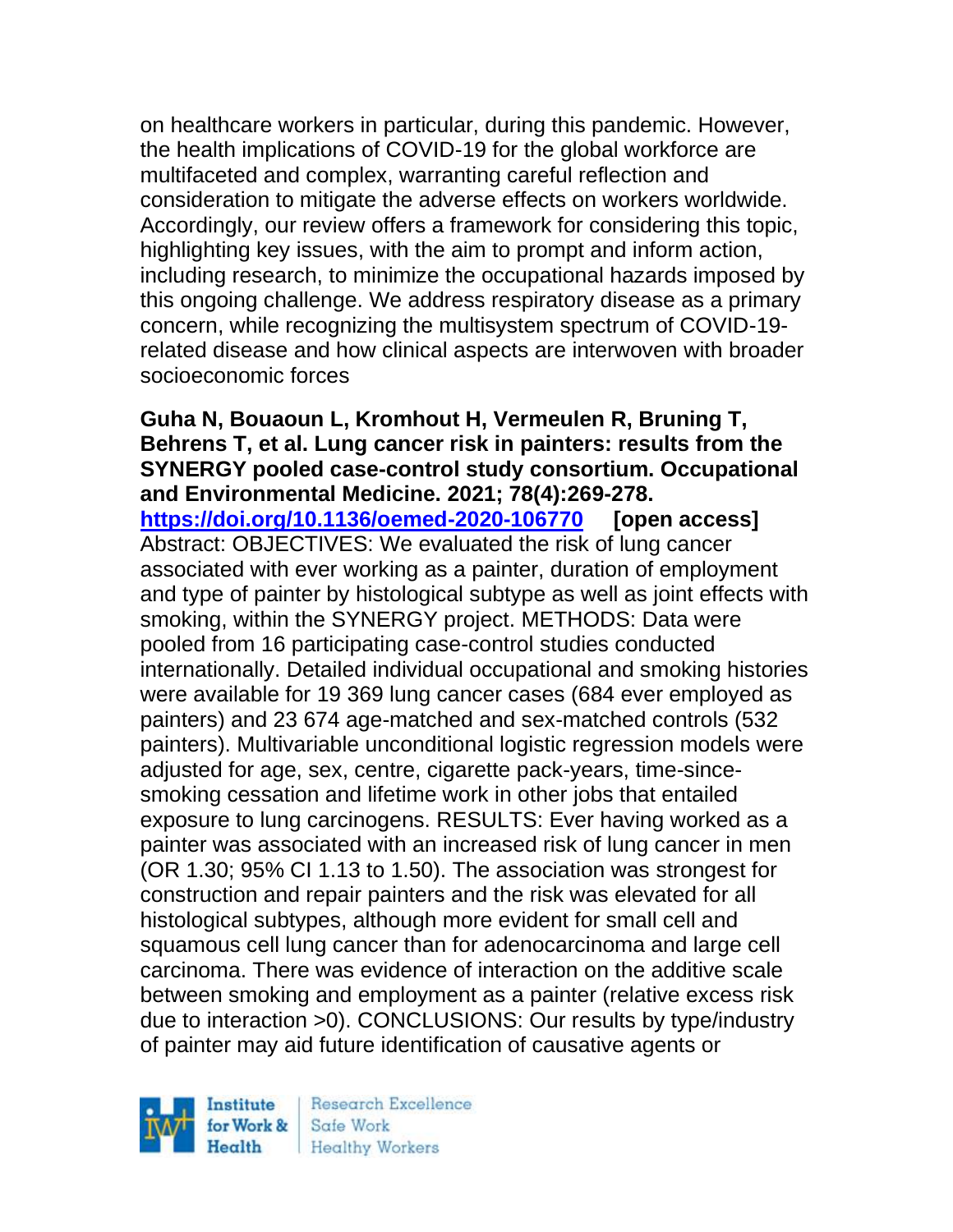exposure scenarios to develop evidence-based practices for reducing harmful exposures in painters

### **Hodzic S, Kubicek B, Uhlig L, and Korunka C. Activity-based flexible offices: effects on work-related outcomes in a longitudinal study. Ergonomics. 2021; 64(4):455-473. <https://doi.org/10.1080/00140139.2020.1850882>**

Abstract: A recent popular trend in office re-design is the activitybased flexible office (A-FO). Initially, assumptions about the effects of A-FOs were drawn from research into open-plan offices where lack of privacy, concentration opportunities, and an increase in distractions are identified as main downsides. These aspects have not been explored sufficiently in the context of A-FOs. Using a longitudinal within-subjects design with three measurement times, we focussed on analysing the change in distraction after moving to an A-FO, how distraction-affected important work-related outcomes, and what factors moderated these relationships. Results showed that moving to the A-FO had negative effects on distraction, work engagement, job satisfaction, and fatigue. The negative effects of distraction were more pronounced in situations of increased time pressure and unpredictability. The obtained results highlight the harmful effects of the interaction of work stressors for employees' motivation and wellbeing. Practitioner summary: The results of our research provide important insight into how moving to an activity-based flexible office impacts the employees. Besides having quiet zones for concentrated work to avoid distractions managers and leaders should also focus on taking care of work stressors to avoid fatigue and loss of motivation

## **Igboanugo S, Bigelow PL, and Mielke JG. Health outcomes of psychosocial stress within firefighters: a systematic review of the research landscape. Journal of Occupational Health. 2021; 63(1):e12219.**

**<https://doi.org/10.1002/1348-9585.12219> [open access]** Abstract: BACKGROUND AND OBJECTIVES: Much of the research surrounding firefighter health has concerned the hazards intuitively associated with the occupation, such as physical, thermal, and chemical risks. However, an additional aspect of their work environment, psychosocial stressors, has begun to attract a growing level of attention. Work-related psychosocial stress may best be

Institute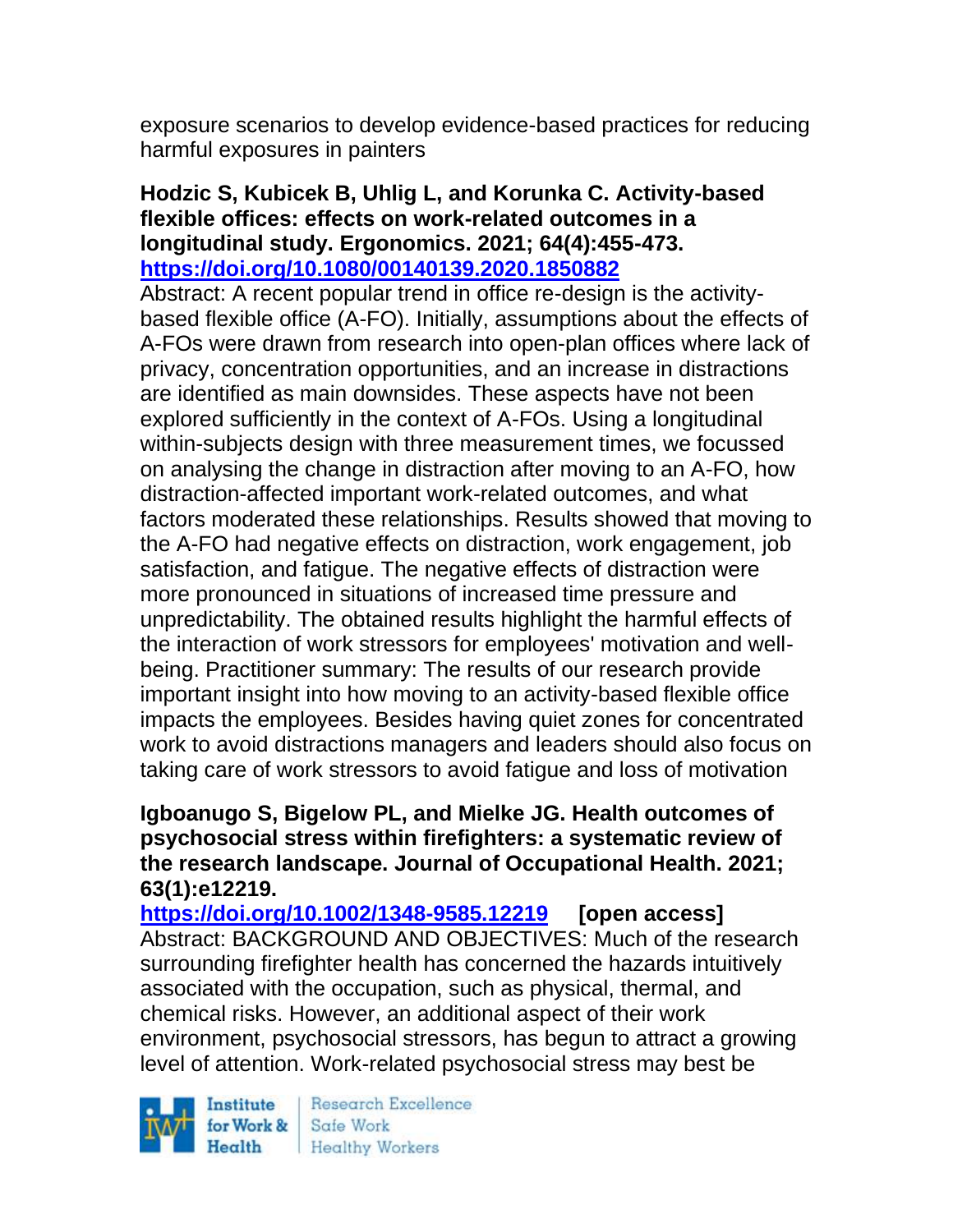described as mental and emotional strain caused by a combination of workplace events and characteristics, and the objective of our review was to identify the health outcomes associated with these stressors in firefighters. METHODS: A systematic review was performed of studies reporting on the psychosocial stressors and the associated health outcomes experienced by firefighters. Data sources included the MEDLINE, PsychInfo, and CINAHL databases. RESULTS: Twenty-nine studies met the inclusion criteria. Upon analysis, we found that firefighters experienced a range of psychosocial stressors (including interpersonal conflict and concerns over organizational fairness) and observed that these stressors were associated with a number of health-related outcomes that could be arranged into six areas: depression-suicidality, non-depressive mental health problems, burnout, alcohol use disorders, sleep quality, and physiological parameters and somatic disorders. CONCLUSION: Our findings strongly suggest that work-related psychosocial stressors can affect the health and well-being of those in the fire service, and highlight that interventions meant to address these psychosocial risk factors should focus upon promoting self-esteem, enhancing selfefficacy, and strengthening social support

### **Jones A, Blake J, Adams M, Kelly D, Mannion R, and Maben J. Interventions promoting employee "speaking-up" within healthcare workplaces: a systematic narrative review of the international literature. Health Policy. 2021; 125(3):375-384. <https://doi.org/10.1016/j.healthpol.2020.12.016>**

Abstract: BACKGROUND: Healthcare systems worldwide increasingly value the contribution of employee voice in ensuring the quality of patient care. Although employees' concerns are often dealt with satisfactorily, considerable evidence suggests that some employees may feel unable to speak-up, and even when they do their concerns may be ignored. As a result, in addition to trans-national and national policies, workplace interventions that support employees to speak-up about their concerns have recently increased. METHODS: A systematic narrative review, informed by complex systems perspectives addresses the question: "What workplace strategies and/or interventions have been implemented to promote speaking-up by employees"? RESULTS: Thirty-four studies were included in the review. Most studies reported inconclusive results.

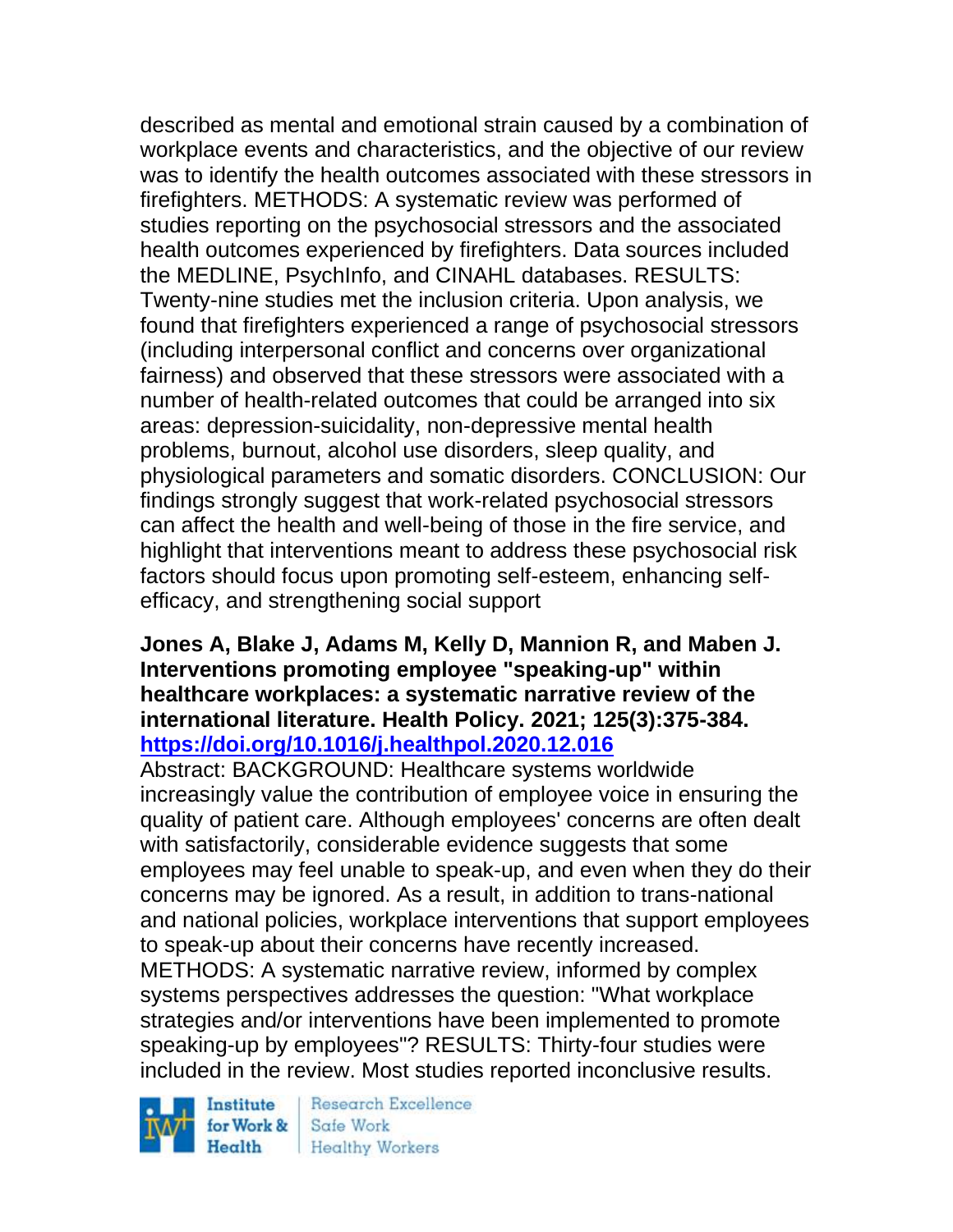Researchers explanations for the successful implementation, or otherwise, of speak-up interventions were synthesised into two narrative themes (Braithwaite et al., 2018 (a)) hierarchical, interdisciplinary and cultural relationships and (Francis, 2015 (b)) psychological safety. CONCLUSIONS: We strengthen the existing evidence base by providing an in-depth critique of the complex system factors influencing the implementation of speak-up interventions within the healthcare workforce. Although many of the studies were locally unique, there were international similarities in workplace cultures and norms that created contexts inimical to speaking-up interventions. Changing communication behaviours and creating a climate that supports speaking-up is immensely challenging. Interventions can be usurped in practice by complex, emergent and contextual issues, such as pre-existing socio-cultural relationships and workplace hierarchies

# **Lilley R, Maclennan B, McNoe BM, Davie G, Horsburgh S, and Driscoll T. Decade of fatal injuries in workers in New Zealand: insights from a comprehensive national observational study. Injury Prevention. 2021; 27(2):124-130.**

**<https://doi.org/10.1136/injuryprev-2020-043643> [open access]** Abstract: Introduction: Current priorities and strategies to prevent work-related fatal injury (WRFI) in New Zealand (NZ) are based on incomplete data capture. This paper provides an overview of key results from a comprehensive 10-year NZ study of worker fatalities using coronial records. Methods: A data set of workers, aged 15-84 years at the time of death who died in the period 2005-2014, was created using coronial records. Data collection involved: (1) identifying possible cases from mortality records using selected external cause of injury codes; (2) linking these to coronial records; (3) retrieving and reviewing records for work-relatedness; and (4) coding work-related cases. Frequencies, percentages and rates were calculated. Analyses were stratified into workplace and work-traffic settings. Results: Over the decade, 955 workers were fatally injured, giving a rate of 4.8 (95% CI 5.6 to 6.3) per 100 000 worker-years. High rates of worker fatalities were observed for workers aged 70-84 years, indigenous Maori and for males. Workers employed in mining had the highest rate in workplace settings while transport, postal and warehousing employees had the highest rate in work-traffic settings.



Research Excellence Safe Work Health Healthy Workers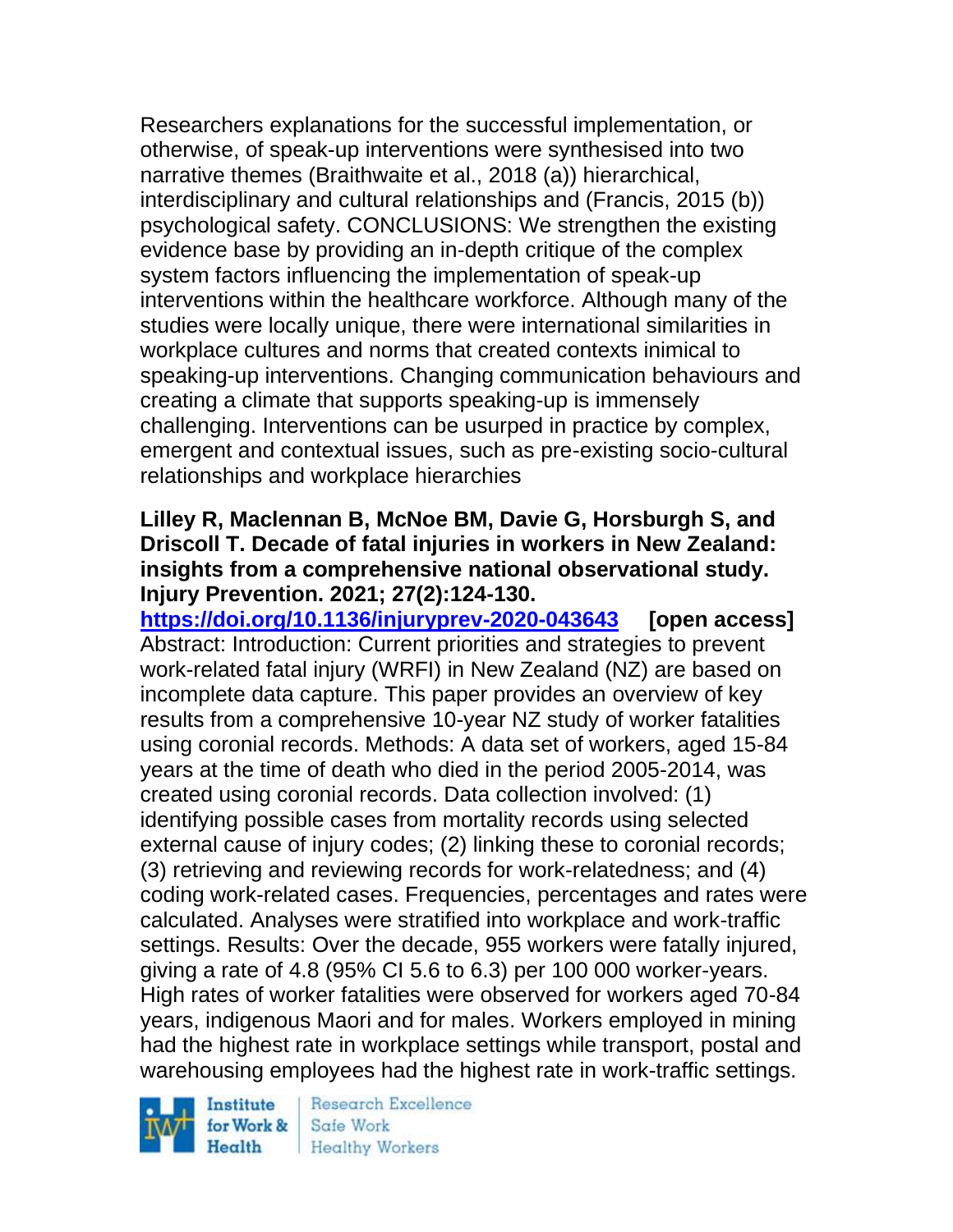Vehicle-related mechanisms dominated the mechanism and vehicles and environmental agents dominated the breakdown agencies contributing to worker fatalities. Discussion: This study shows the rates of worker fatalities vary widely by age, sex, ethnicity, occupation and industry and are a very serious problem for particular groups. Future efforts to address NZ's high rates of WRFI should use these findings to aid understanding where preventive actions should be prioritised.

## **Peterson C, Xu L, and Barnett SBL. Average lost work productivity due to non-fatal injuries by type in the USA. Injury Prevention. 2021; 27(2):111-117.**

**<https://doi.org/10.1136/injuryprev-2019-043607> [open access]** Abstract: OBJECTIVE: To estimate the average lost work productivity due to non-fatal injuries in the USA comprehensively by injury type. METHODS: The attributable average number and value of lost work days in the year following non-fatal emergency department (ED) treated injuries were estimated by injury mechanism (eg, fall) and body region (eg, head and neck) among individuals age 18-64 with employer health insurance injured 1 October 2014 through 30 September 2015 as reported in MarketScan medical claims and Health and Productivity Management databases. Workplace, shortterm disability and workers' compensation absences were assessed. Multivariable regression models compared lost work days among injury patients and matched controls during the year following injured patients' ED visit, controlling for demographic, clinical and health insurance factors. Lost work days were valued using an average US daily market production estimate. Costs are 2015 USD. RESULTS: The 1-year per-person average number and value of lost work days due to all types of non-fatal injuries combined were approximately 11 days and US\$1590. The range by injury mechanism was 1.5 days (US\$210) for bites and stings to 44.1 days (US\$6196) for motorcycle injuries. The range by body region was 4.0 days (US\$567) for other head, face and neck injuries to 19.8 days (US\$2787) for traumatic brain injuries. CONCLUSIONS AND RELEVANCE: Injuries are costly and preventable. Accurate estimates of attributable lost work productivity are important to monitor the economic burden of injuries and help to prioritise cost-effective public health prevention activities

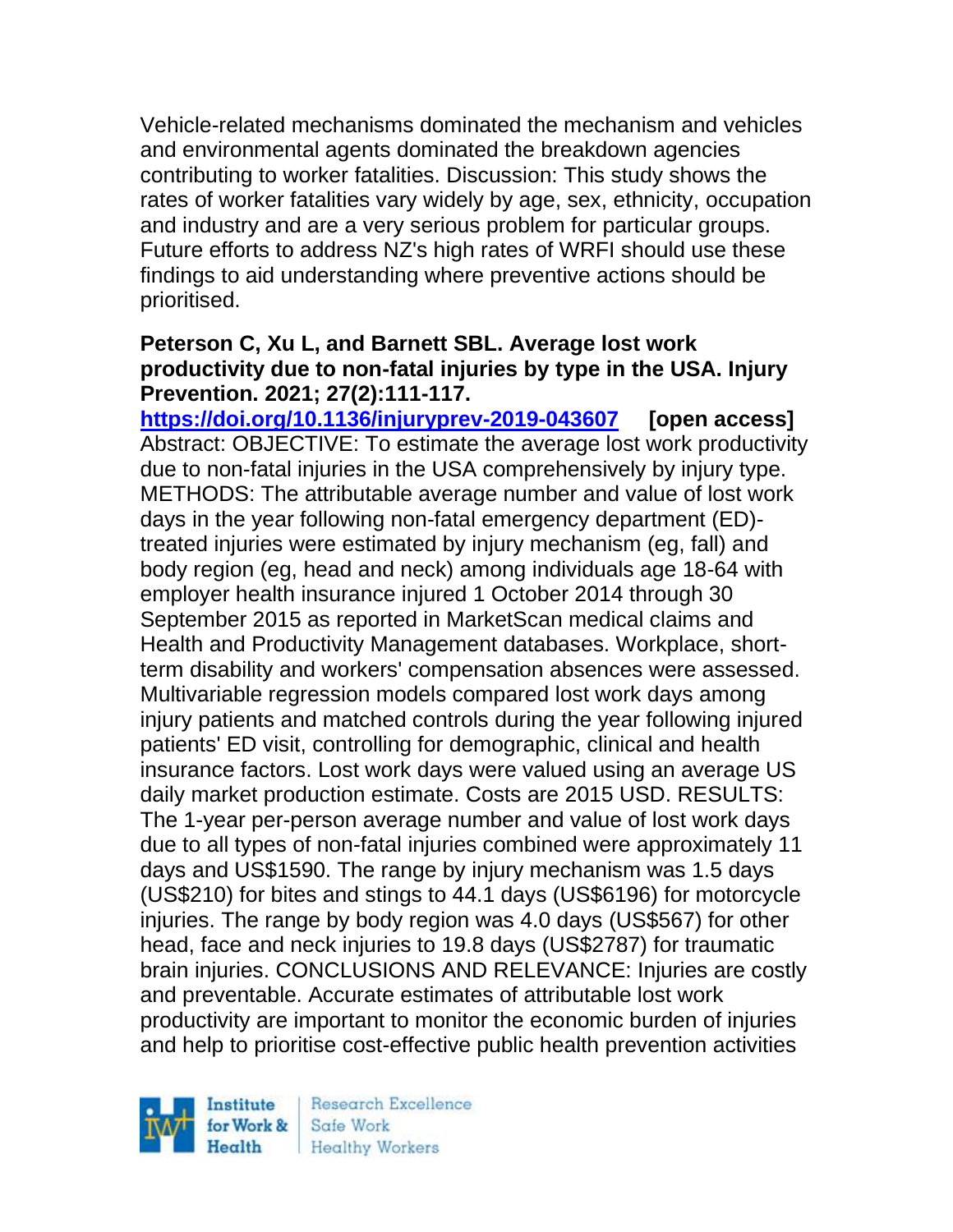### **Rashid M, Heiden M, Nilsson A, and Kristofferzon ML. Do work ability and life satisfaction matter for return to work? Predictive ability of the work ability index and life satisfaction questionnaire among women with long-term musculoskeletal pain. BMC Public Health. 2021; 21(1):584.**

**<https://doi.org/10.1186/s12889-021-10510-8> [open access]** Abstract: BACKGROUND: Impaired work ability and reduced life satisfaction due to long-term musculoskeletal pain, particularly in neck, shoulders and back, are considered occupational health problems that can result in workers taking sick leave. The aim of the study was to determine whether work ability and life satisfaction predict return to work (RTW) among women with long-term neck/shoulder and/or back pain, and to assess the ability of the Work Ability Index (WAI) and the Life Satisfaction Questionnaire (LiSat-11) to discriminate between those who did RTW and those who did not RTW (NRTW). METHODS: This is a cohort study with 1-year followup. A survey was sent to 600 women receiving sick leave benefits from the Swedish Social Insurance Agency. In total, 208 women responded at baseline, and 141 at a 1-year follow-up. To identify whether work ability and life satisfaction predicted RTW, multiple logistic regression analyses were performed with and without adjustment for type of work and pain intensity. To assess the discriminative ability of the WAI and the LiSat-11 for women who did RTW and those who did NRTW, receiver operating characteristic curves were fitted. RESULTS: Work ability predicted RTW, and the results remained significant after adjusting for type of work and pain intensity (OR 1.12, 95% CI: 1.04-1.22). Life satisfaction was not significant. The WAI at baseline adequately discriminated between RTW and NRTW after 1 year (Area under curve 0.78, 95% CI: 0.70- 0.86), but the LiSat-11 did not. CONCLUSIONS: This study supports a relationship between work ability and RTW among women on sick leave for long-term neck/shoulder and/or back pain. The results indicate that the WAI, but not the LiSat-11, can discriminate between RTW and NRTW in the population under study. Although the discriminative ability of the WAI needs to be verified in new samples before it can be recommended for use in rehabilitation settings, we suggest that healthcare professionals consider how women perceive their work ability in order to better support them in their RTW

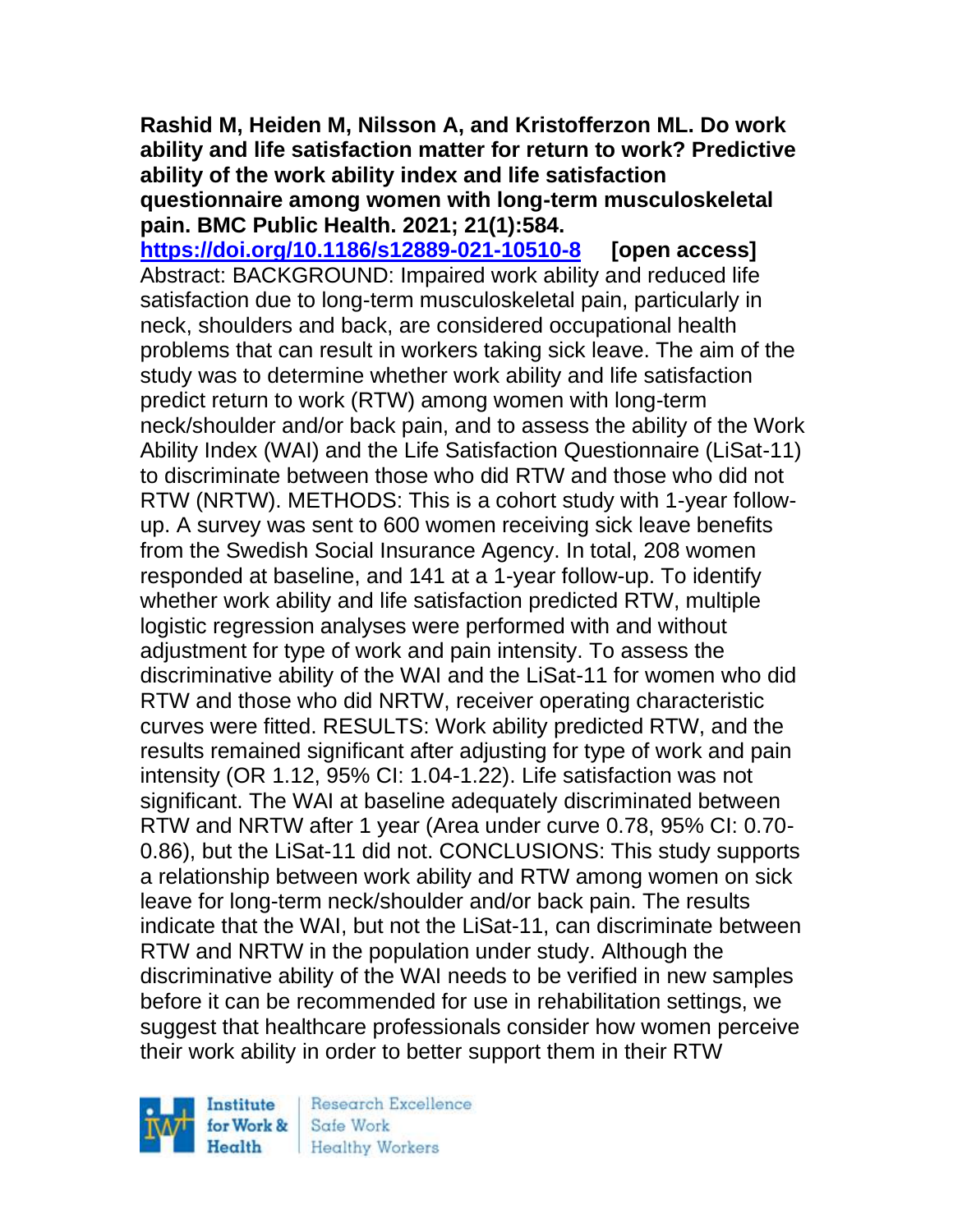**Saito Y, Tomori K, Sawada T, Takahashi S, Nakatsuka S, Sugawara H, et al. Determining whether occupational therapy goals match between pairs of occupational therapists and their clients: a cross-sectional study. Disability and Rehabilitation. 2021; 43(6):828-833.** 

### **<https://doi.org/10.1080/09638288.2019.1643417>**

Abstract: PURPOSE: This study examined the degree to which goals perceived by occupational therapists (OTs) matched those perceived by their clients. METHODS: A total of 100 clients and 79 OTs were recruited from seven subacute rehabilitation wards in Japan. Matched pairs of OTs and their clients were independently asked for their perception about the clients' occupational therapy goals through semi-structured interviews. RESULTS: Collectively, the OTs reported 239 goals, while the clients reported 161 goals. While both the OTs and the clients reported a high level of client engagement in the goal setting process, 79% of the goal statements were mismatched between pairs of OTs and their clients. Goal matching was slightly better for goals about activities of daily living or participation than for goals about body structure or body function. CONCLUSIONS: Although most OTs and their clients perceived that they engaged in goal-setting together, only 21% of reported goals actually matched between OTs and clients. It would also be worth investigating whether there is any correlation between the content of goals, patient engagement in goal setting, degree of goal matching, and health outcomes achieved by clients following discharge from rehabilitation services. Implications for rehabilitation Although most occupational therapists (OTs) and their clients perceived that they engaged in goal-setting together, 79% of the goals independently reported by OTs and their clients did not match in seven post-acute rehabilitation wards across Japan. Goals were slightly more likely to match if the topic of the goals related to instrumental activities of daily living or participation (30.3%) or basic activities of daily living (24.7%) than if the topic of the goals were about body structure or body function (11.2%); however, the overall rate of goal matching was low. Japanese OTs need to develop more effective methods for recording or communicating goals in ways that clients can understand; this may be the same for other countries

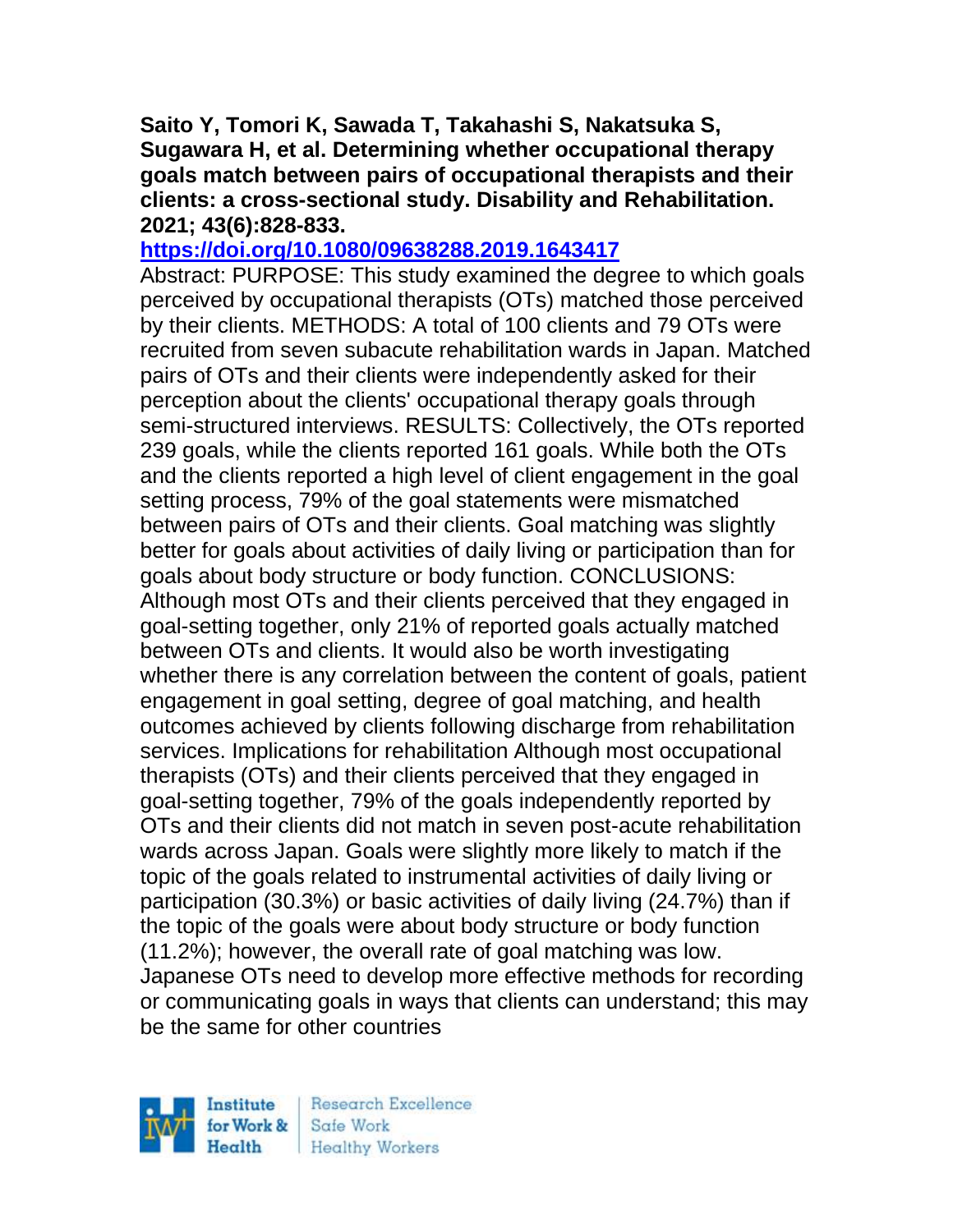**Schmidt W and Muller A. Workplace universalism and the integration of migrant workers and refugees in Germany. Industrial Relations Journal. 2021; 52(2):145-160. <https://doi.org/10.1111/irj.12320>** 

**Stahl C and MacEachen E. Universal basic income as a policy response to COVID-19 and precarious employment: potential impacts on rehabilitation and return-to-work. Journal of Occupational Rehabilitation. 2021; 31(1):3-6. <https://doi.org/10.1007/s10926-020-09923-w> [open access]**

**Vargas-Garrido H, Moyano-Diaz E, and Andrades K. Sleep problems are related to commuting accidents rather than to workplace accidents. BMC Public Health. 2021; 21(1):652. <https://doi.org/10.1186/s12889-021-10737-5>** 

Abstract: Background: This study aimed to verify the relationships between sleep problems and both commuting and workplace accidents in workers of both sexes. Methods: The study was carried out with a sample of workers ( $n = 2993$ ; 50.2% female) from the Chilean Quality of Life Survey (ENCAVI) 2015-2016, while the rates of both workplace and commuting accidents were extracted from the statistics of the Superintendence of Social Security (SUSESO 2015; 180,036 and 52,629 lost-time accidents, respectively). Results: Chilean workers sleep less than the rest of the people in the country  $(MW = 7.14$  vs. MO = 7.33; t (6789) = - 5.19; p < .001), while the Chilean people as a whole sleep less compared to those of other countries (7.24 h per day). Likewise, it was found that sleep problems are more strongly related to commuting than to workplace accidents. In this vein, sleep quantity can explain 24% of the variance in commuting accidents' rates (Stepwise Method;  $R2 = .30$ , F (1.14) = 5.49,  $p < 0.05$ ;  $\beta = -0.55$ ,  $p < 0.05$ ), by using aggregated data with all types of commuting roles (driver of a vehicle, a passenger of public or private transport, or as a pedestrian). Conclusions: Our findings show that sleep quantity has a more robust relationship with commuting than workplace accidents, a neglected issue so far. Future prevention programs should emphasize sleep hygiene and focus on commuting to and from work.